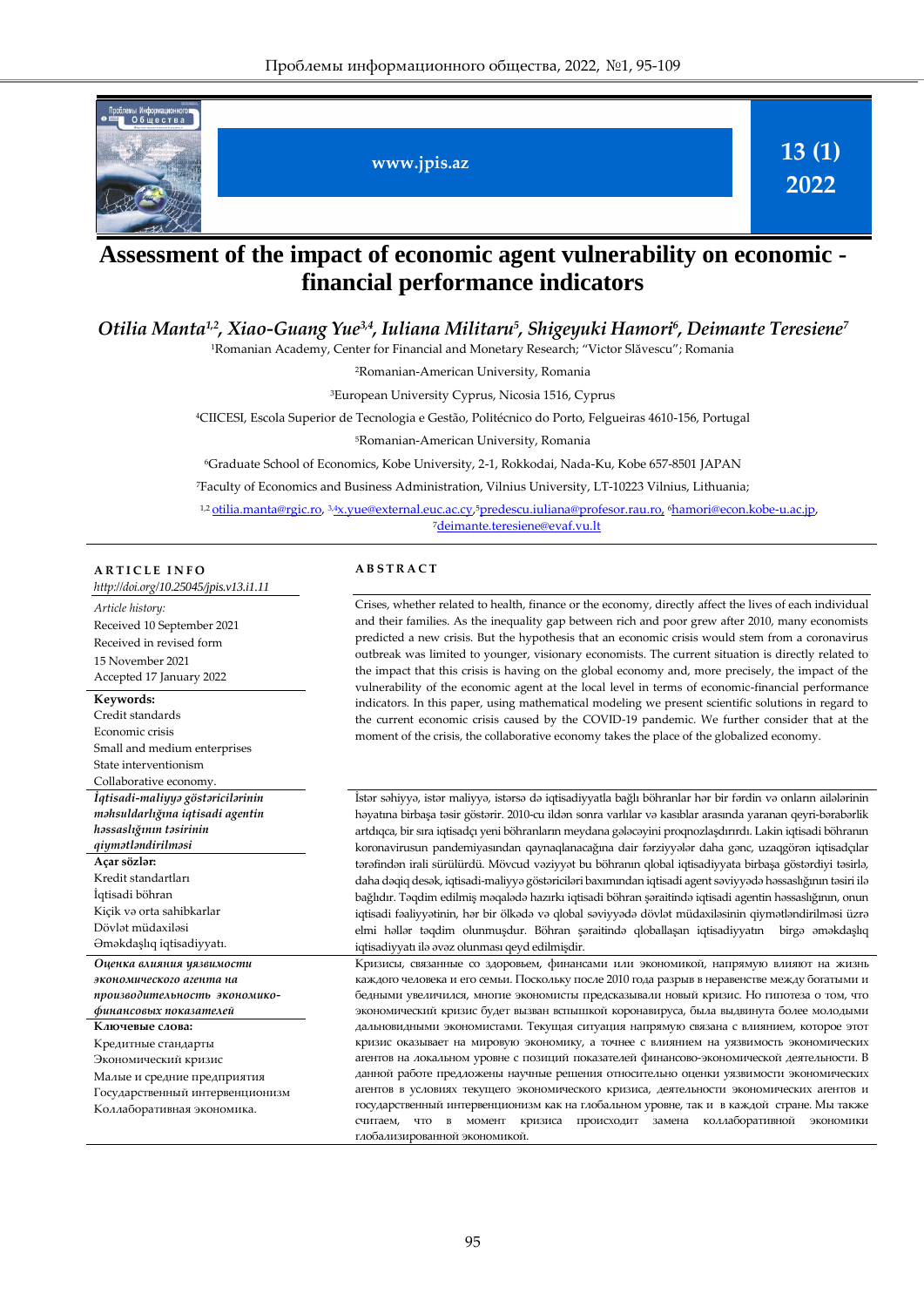## **1. Introduction**

Vulnerability is an indicator of the future state of a system, defining the degree of the ability of the system to cope with expected stress [1]. In general, vulnerability can be understood as the predisposition or susceptibility of an element to being adversely affected by external causes. Emerging evidence on the social epidemiology of COVID-19 suggest that infections and deaths from the disease operate along existing axes of social inequalities [2], and that individuals from ethnic minorities, poorer socioeconomic backgrounds and deprived areas are more likely to suffer [3], and with a direct impact on the social, economic and financial environment. We considered that vulnerability has a profound quantitative character: the level of losses that await an element or group of elements (persons, structures, goods, services, economic capital, or social capital) exposed to a certain risk as the result of a disaster or hazard. Vulnerability is expressed on a scale from 0 to 1, or from 0% to 100%.

The vulnerability of small and medium enterprises (SMEs) needs a lot of attention because they play a key role in economics and particular it is very important for developing countries. These economic agents create a big part of GDP in most countries so it means that in the context of COVID-19 pandemic, this segment of economics needs a lot of support. Tau and Cretoiu (2014) [4] pointed that the vulnerability of SMEs is a lot related with the lack of financial resources. Despite SMEs have different opportunities to attach funds to their activity but in the periods of crisis there are lots of difficulties for getting additional funds.

The vulnerability of a space is based on causes related to the intrinsic characteristics of the phenomenon; economic causes, such as material wellbeing and reserves; and socio-psychological causes, from administrative organization to mass psychology. The extent to which these three aspects combine defines the complex vulnerability of a space. However, it is not clear how existing intersecting inequalities at the socio-economic level could influence the short- and long-term consequences of the pandemic. The widespread introduction of physical deterrence measures that keep people in their homes, including blocking households, selfisolating high-risk people, and closing schools and jobs. This situation has led to concerns about financial, physical, and psychological effects, as well as the potential for widening social and health inequalities [5]. Some characteristics of the economic agent have become increasingly important for well-being, such as access to a safe garden or outdoor space, technology and internet connectivity [2], and the lack of congestion of economic agents, especially since, in the given circumstances, these factors are less likely to be mitigated by interactions with school, work, and community contexts [6, 7].

Some social groups are more vulnerable than others, depending on gender, age, physical condition, and other factors. In addition, vulnerability is closely linked to the socio-economic position of an individual or group, with wealthy individuals and groups maintaining access to the reserves needed to cope with disaster, perseverance, and recovery.

### **2. Literature review**

There is no universally accepted formula for the quantitative characterization of vulnerability, much less health, and economic vulnerability. Moreover, its relative character is one of the identifying characteristics of vulnerability. Recently, leading public health experts have argued that vulnerabilities at the individual level could interact to lead to poorer health outcomes during the COVID-19 crisis [8]. We know from the literature on health inequalities that health status is more common among those suffering from other social deprivations, such as poorer housing, overcrowding, financial insecurity, and social exclusion [9, 10]. Therefore, self-isolation can have a negative impact on other dimensions of disadvantage, not only for "extremely vulnerable" people but also for members of the economic operator or their communities. A much larger proportion of the population could be considered "at high risk", suffering from chronic conditions that are likely to cause complications of COVID-19 [2], such as severe respiratory diseases. Intersectionality approaches emphasize how combinations of characteristics can aggravate possible social and health outcomes [11] and that are interdisciplinary connected to the sectoral economic environment, a condition of an employee can have direct implications in the activity of an economic agent, thus creating vulnerabilities. At the economic operator level, some economists do not include economic vulnerability to infectious disease threats in their assessments, and this is due to the lack of easily available and digestible input data to inform this analysis [12]. The infectious nature of COVID-19 has led some to tout the pandemic as a "great equalizer," a systemic disadvantage that limits the economic activity of almost everyone regardless of social locations [5]. Emerging evidence, however, begins to challenge this view.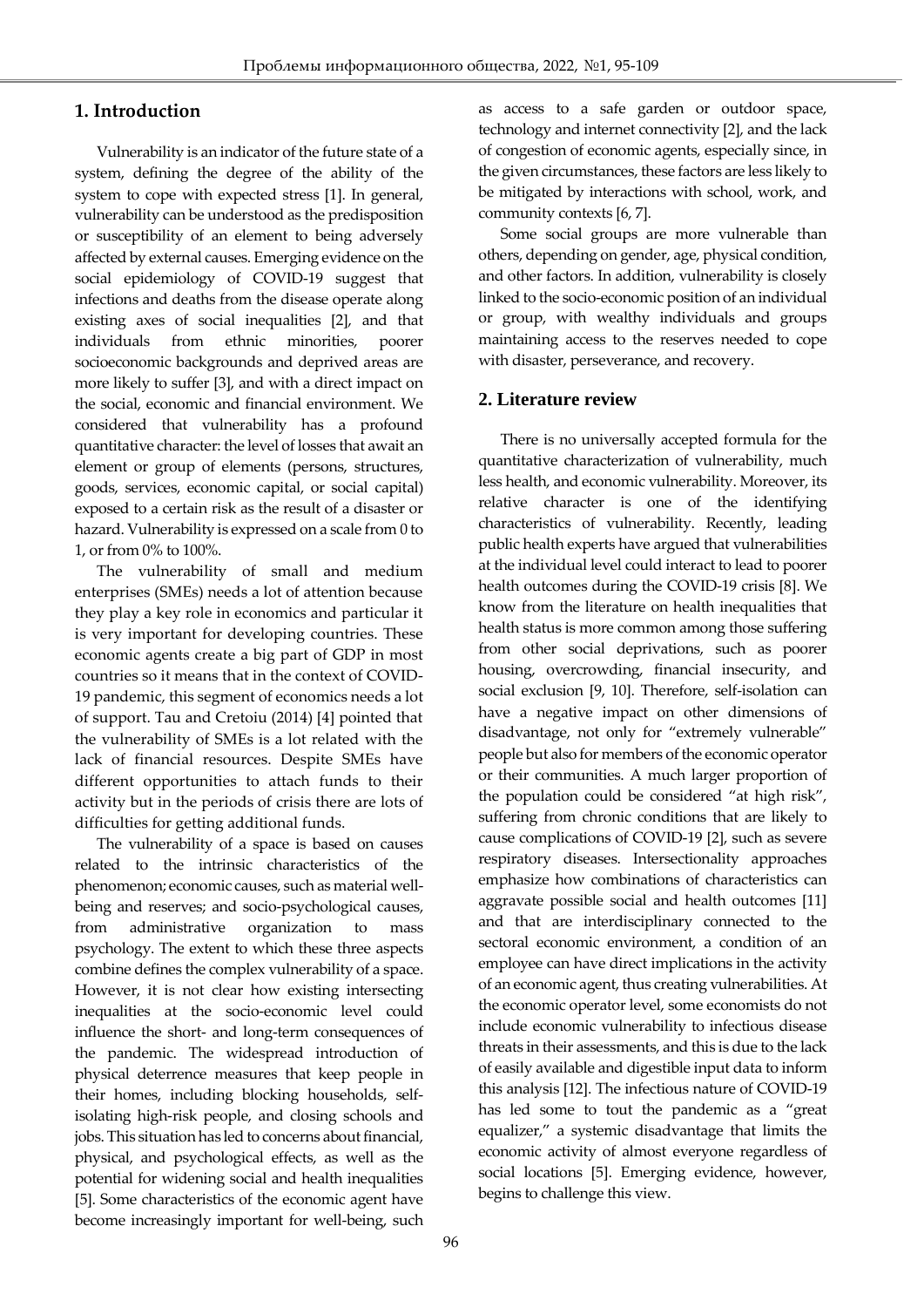Different authors point that the COVID-19 pandemic differs a lot, comparing with other crises. Parisi (2020) revealed that despite a strong shock on different sectors, the economy was not attacked so much as in periods of other crises. Gene and Adelson (2020) [8] also pointed that COVID-19 crisis was different if we compare it with 2008-2009 financial crisis. The main reason is that this time we have effect on all the economy with quite different effects in different sectors. During the financial crisis we had different reasons, and the most was affected housing sector and financial institutions.

Given their greater human capital, job stability, and employability, better-educated people tend to exhibit higher economic resilience in the face of a social shock [13, 14].

In this study, using ICT and mathematical modeling, we investigate the financial vulnerability of the economic agent as they are defined by the fact that, in essence, finances are generated entirely at the microeconomic level within the economic agent's relationship with his environment. Our goal is to demonstrate that finance is not a product of the economic agent, but a result of its confrontation with the environment, so a relational essence, implicitly the importance of intersecting vulnerabilities and company structure to mitigate the consequences of the crisis.

### **3. Methodology**

The research methodology in this article consists of two major parts as the whole research is divided into two stages.

#### *First stage*

Firstly, at the first stage, in order to substantiate the research method, we use content analysis of literature. Our procedures are based on factual analysis (intensive documentation at the level of specialized literature existing locally and internationally) and use international databases as well as databases and existing scientific materials in the libraries of specific institutes in Romania. In particular, the methodology draws on scientific articles published by specialized research networks, articles published in various journals and specialized books relevant in the field of reference. The data was processed to provide an overall analytical picture of the most important changes taking place both globally and in the European Union. These changes are considered representative for understanding the phenomena, particularly with regard to this period of health, economic, and financial crises.

The models used in this study are based on the coefficients that express the influence of vulnerability on the company's performance indicators and that are used in simplified models for optimizing vulnerabilities in the context of current and future challenges. For the use of such models, we evaluated performance and vulnerability according to certain criteria, respectively: the size of the companies, the sector of activity, the financial situation of the company, and others.

### *Second stage*

At the second stage, we tried to focus on the credit transmission channel as a support tool for SME. For that purpose, we used pooled time series, cross-section data.

We stated a hypothesis:

H – Commercial banks support economic agent – SME in the period of COVID-19 pandemic through the credit transmission channel.

Firstly, we use analytical graphs, such as boxplot, to identify the main tendencies of loan demand in the euro area SMEs segment. Box and whisker diagram helps to summarize the distribution of data showing the centering and spread of the data set [12]. Boxplot helps to identify third quartile, mean, median, first quartile and outliers.

To check the main hypothesis, we used panel data regression models, cluster analysis, descriptive statistics.

The main equation of panel data regression model is as follows (formula 1):

$$
Y_{i,t} = \alpha_i + \beta_1 X_{1i,t} + \beta_2 X_{2,i,t} + ... \beta_k X_{k,i,t} + u_{i,t}
$$
 (1)

where  $Y$  – dependent variable,  $X$  – independent variable,  $\alpha$ , β-coefficients, i, t - indices for individuals and time, k – number of independent variables, u - error term.

In this research, we applied independently pooled ordinary least squares (OLS) regression model and fixed effects model. The OLS variation concludes that every section of data is homogeneous. The latter fact can be explained that every data section is explained in the same manner. So, there is no one-off characteristic in a data set, and there is not found universal effects in time series data. In case of fixed effects model, we try to identify heterogeneity among diverse data series. We made an assumption that each cross section is able to have its own intercept which does not change its value during the moment of analysis. In this case, the error term varies non-stochastically per each set of data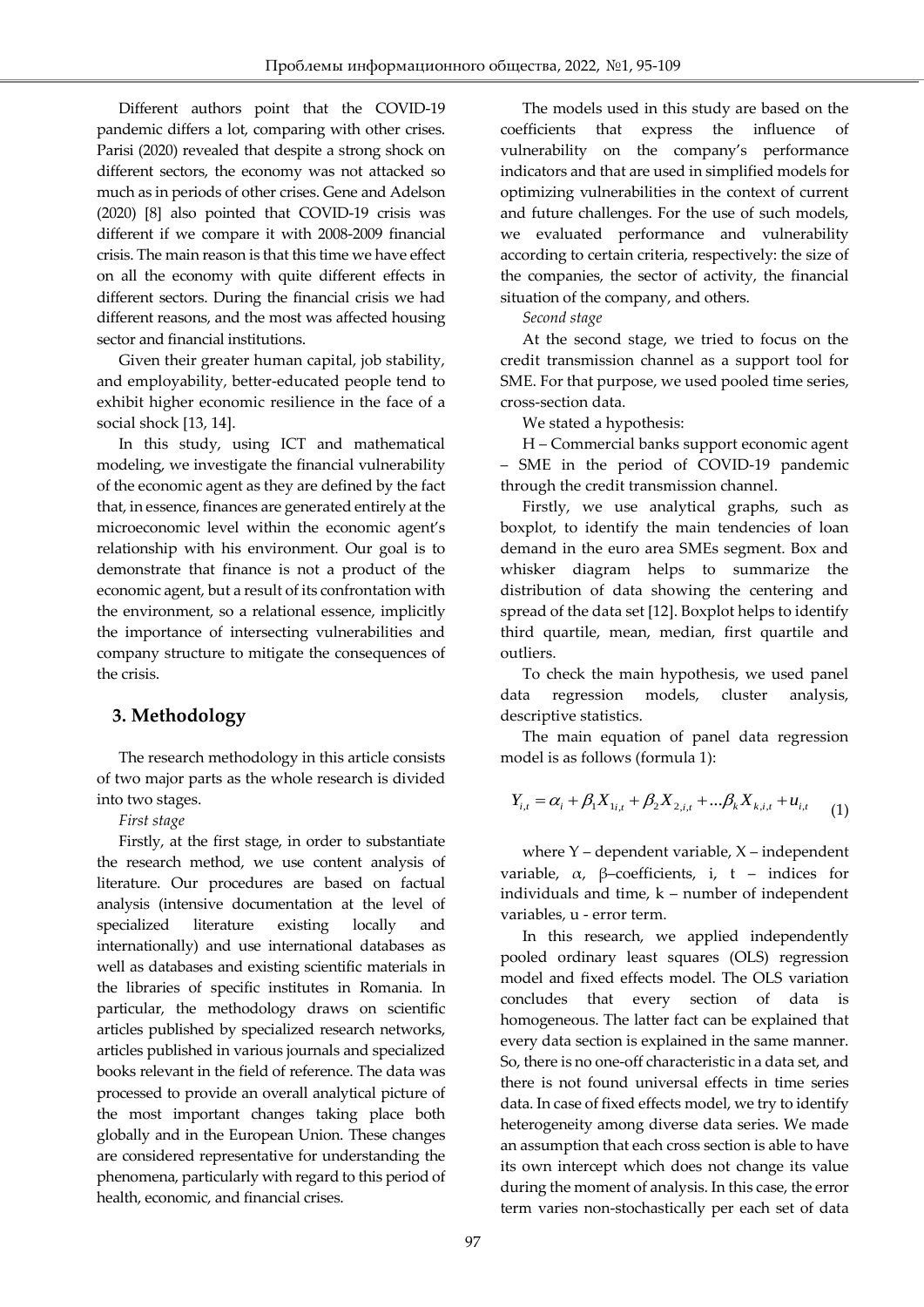and period. At the last step, we had to identify which of the panel regression model is better for our data. For this purpose, we used probability value, decision criterion and tested the hypothesis using Hausman test and Wald test.

In order to check if the fixed effects model is suitable for the data set, we used F test (formula 2).

$$
F = \frac{(R_{FE}^2 - R_{CC}^2)/(N-1)}{(1 - R_{FE}^2)/(NT - N - k)} \sim F(N-1, NT - N - k)
$$
\n(2)

To test our hypothesis, we analyzed euro area banking sector data using European Central Bank quarterly Bank lending survey. For the data consistency, we used the period from 2015 Q2 to 2020 Q4.

All the variables we have chosen for this research are explained in table 1.

#### **4. Results and Discussion**

Solutions to reduce the degree of vulnerability in companies' financial policies are currently limited, especially in the current context of the COVID-19 crisis. In our study, we tried to maintain a balance in putting aside a solution that is informed by a perspective growth and consists of choosing a surplus of financial capacity to respond to the increase in the volume of outflows, being a classic process, and responding to vulnerabilities. Another solution presented aims to eliminate the risk (even that posed by the health crisis) and, to a greater or lesser extent, to avoid investments.

The economic agent behaves idly in an inertial environment. In a changing environment the economic agent, through selectivity and adaptability, no longer behaves inertially. The agent may be vulnerable insofar as it is not compatible with the system of relationships in which it must interact. The process of changing the environment—in this case, the financial environment—has to offer the economic agent another relational field in which the economic agent can perceive and correctly assimilate the change of its financial component. Otherwise, financial inequalities manifested among others will appear through the low quality of financial services and financial blockages as an expression of the economic agent's high vulnerability to change.

The forms under which financial vulnerability manifests inequalities are diverse, with a variety of typological criteria. While some forms are directly determined by the financial environment, others are generated by the perception of the economic agent regarding environmental changes. Some forms of financial vulnerability have a reduced temporality, other forms are manifested over a much longer duration. And while some forms are specific to the financial structure, other forms are confined to financial flows.

This diversity in the forms of financial vulnerability, however, represents hypotheses of the same forms of manifestation of the economic agent through selectivity and adaptability to a changing economic environment. These forms represent ways of participation by the economic agent in both their change and the change of environment.

Additionally, the forms of financial vulnerability can be viewed through the lens of the management system. From this perspective, they are directly related to the behavior or the attitude of the decision maker.

The most significant forms of vulnerability are related to the following types of financial management:

**Table 1.** Description of variables

| Variable     | Description                                                                                                                           |
|--------------|---------------------------------------------------------------------------------------------------------------------------------------|
| <b>GEA</b>   | Impact of general economic activity, Net percentage<br>(frequency of tightened minus that of eased or reverse)                        |
| <b>AAMF</b>  | Impact of ability to access market financing, Net percentage<br>(frequency of tightened minus that of eased or reverse)               |
| <b>RCD</b>   | Impact of risk on the collateral demanded, Net percentage<br>(frequency of tightened minus that of eased or reverse)                  |
| <b>BRT</b>   | Impact of bank's risk tolerance, Net percentage (frequency<br>of tightened minus that of eased or reverse)                            |
| <b>DBWDI</b> | Backward looking three months, Diffusion index                                                                                        |
| <b>DRWNP</b> | Backward looking three months, Net percentage (frequency<br>of tightened minus that of eased or reverse)                              |
| <b>DFWDI</b> | Forward looking three months, Diffusion index                                                                                         |
| <b>DFWNP</b> | Forward looking three months, Net percentage (frequency of<br>tightened minus that of eased or reverse)                               |
| <b>SBWDI</b> | Supply (credit standards) Backward looking three months,<br>Diffusion index                                                           |
| <b>SBWNP</b> | Supply (credit standards) Backward looking three months,<br>Net percentage (frequency of tightened minus that of eased<br>or reverse) |
| <b>SFWDI</b> | Supply (credit standards) Forward looking three months,<br>Diffusion index                                                            |
| <b>SFWNP</b> | Supply (credit standards) Forward looking three months, Net<br>percentage (frequency of tightened minus that of eased or<br>reverse)  |

The causes, effects, and influences of the forms of vulnerability characteristic of financial management are confined to dimensional coordinates by which each form of the vulnerability can be defined, and which are commensurate so that their negative or positive potential can be identified in the change.

a. The structural dimension highlights the financial status of the economic agent faced with one or more forms of vulnerability in the scope of financial management.

Balance structures, corrected and adapted to financial analyses, can provide relevant information in financial vulnerability analysis. The correlated analysis of the various structural modules, as well as the determination of financial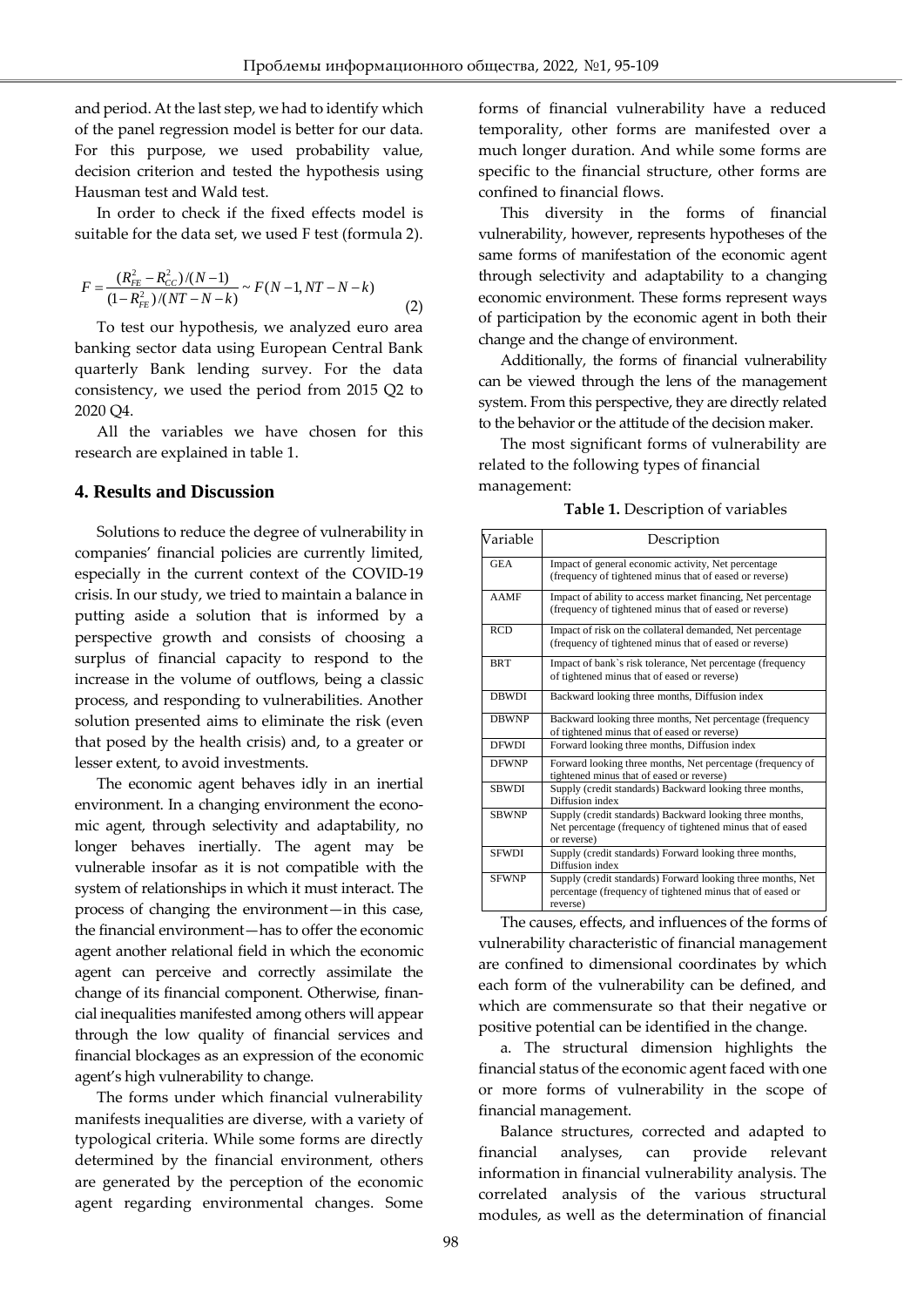vulnerability rates on this basis, can provide an understanding of the mechanisms while allowing the elaboration of any programs to mitigate or absorb the impact of the managerial vulnerability in the process of change. Thus, various macroeconomic and microeconomic models were adopted to study the economic vulnerability [15].

b. The functional dimension highlights the movements, flows, and financial circuits affected or not affected by the vulnerability.

The economic environment—namely it's normative, institutional, and instrumental components determines in a decisive way the financial flows and circuits of the economic agent, loading them under the conditions of a nonpermissive environment with new vulnerabilities. The functional dimension allows for the revealing of the restriction of some financial flows and the expansion of others (especially those generated by the commercial flows); the tightening of some financial circuits in the conditions of the deterioration of the banking circuits; and the financial flows necessary for the functioning of the market economy.

| Table 2. Country code |                |  |  |
|-----------------------|----------------|--|--|
| Country               | Code           |  |  |
| Austria               | 1              |  |  |
| Belgium               | $\overline{c}$ |  |  |
| Cyprus                | 3              |  |  |
| Germany               | 4              |  |  |
| Estonia               | 5              |  |  |
| Spain                 | 6              |  |  |
| Finland               | 7              |  |  |
| France                | 8              |  |  |
| Greece                | 9              |  |  |
| Ireland               | 10             |  |  |
| Italy                 | 11             |  |  |
| Lithuania             | 12             |  |  |
| Luxembourg            | 13             |  |  |
| Latvia                | 14             |  |  |
| Malta                 | 15             |  |  |
| Netherlands           | 16             |  |  |
| Portugal              | 17             |  |  |
| Slovenia              | 18             |  |  |
| Slovakia              | 19             |  |  |

c. The behavioral dimension, directly detectable at the management level, implies the existence of a way of perceiving the change.

The first two dimensions offer a coordination plan for defining and measuring the vulnerability of financial management as an oriented relation of the economic agent with the environment, predetermining the forms of financial vulnerability. The behavioral dimension highlights the process of sedimen-

tation of the vulnerability in the behavior of the economic agent, which can become a carrier and generator of some forms of financial vulnerability.

d. The temporal dimension allows the operationalization of the measure of the duration of the vulnerability and of the discrepancies between the different forms of the financial management vulnerability and the temporal desynchronization. Through this time dimension, speeds (possible rates of change at the microeconomic level) can be appreciated.

Financial costs increase much faster than increasing the volume of activity, compared to a time interval 1.2.

#### *4.1. Economic Agent Vulnerability and Behavior Towards the Financial Crisis*

From the manager's point of view, vulnerability is an element that can prevent the company from achieving its institutional objectives, especially in the conditions brought on by globalization.

The weakness of the organization is a negative aspect for itself and for the economic environment in which it operates, and it is necessary to remedy this weakness in the shortest possible time because it can easily degenerate into a threat that subsequently engenders an interruption of activity.

The vulnerability of the company can be temporary or permanent, depending on the degree of difficulty of the problem. It can be at the internal or external level of the organization. But it can be overcome, depending on the factors that determine this vulnerability. The weaknesses of the organization are usually under managerial control, but in the absence of efficient (timely and correct) management, the respective elements are degraded to a status that prevents the company from gaining or maintaining a competitive advantage.

Internal vulnerability is defined as a weakness that blocks the company from obtaining an advantage by exploiting an external opportunity. It should be specified that some vulnerabilities of the company can be ameliorated.

The determinants of a company's weaknesses include:

• The excessive costs necessary for some activities of the company relative to the financial resources held;

• Limits to material resources, which can be an impediment if there is no proper management of the resources;

- Inaccessibility of new technologies;
- Lower service offerings; and
- Lack of experience of business owners with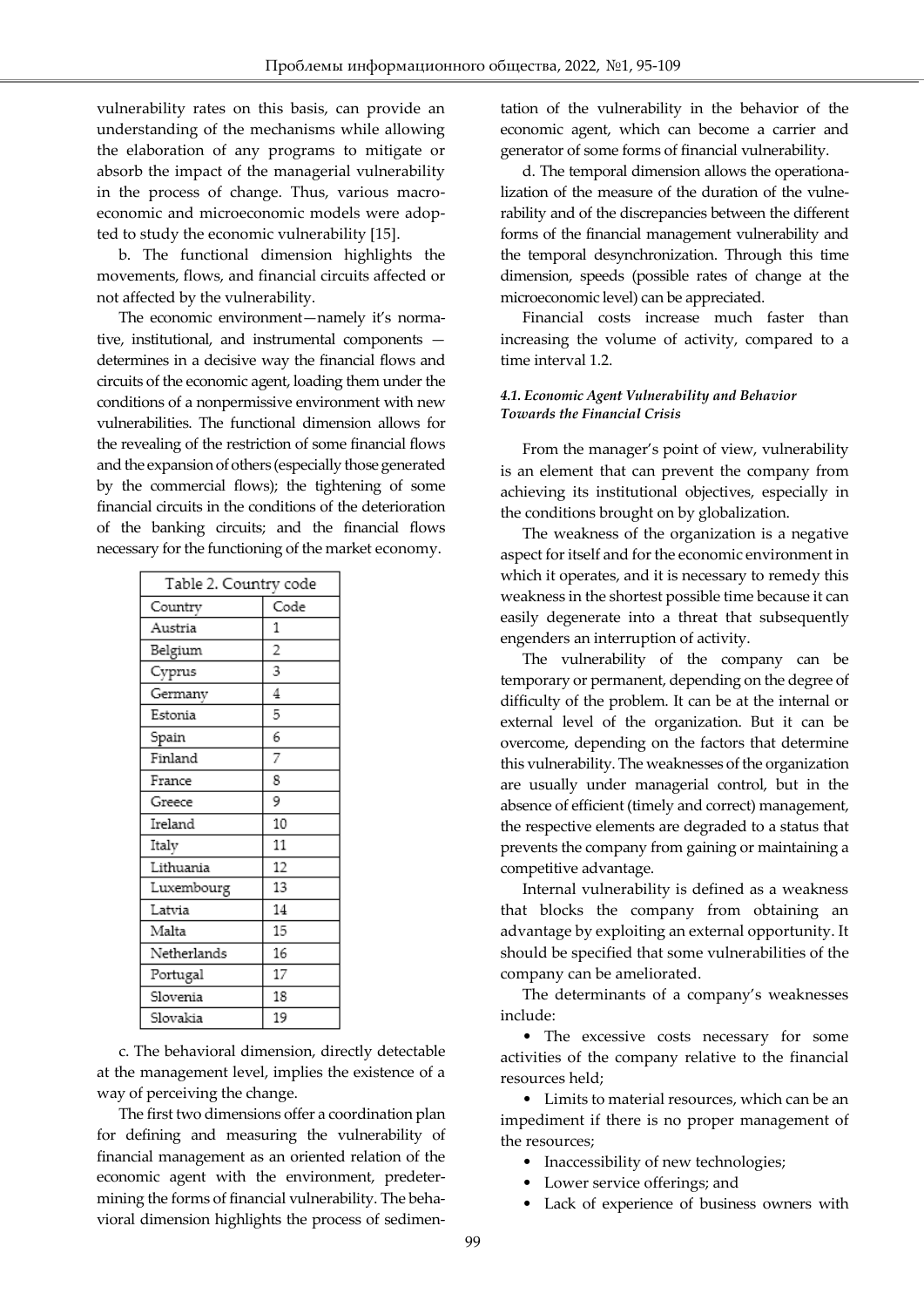external factors over which they have no control (new competitors, lack of suppliers, or staff turnover).

*4.2. Influences of the External Environment on the Vulnerability of the Economic Agent*

Vulnerability means that the economic entity cannot withstand a phenomenon or event which has an impact on its financial situation. We believe that because of the difficulties a company faces vulnerability cannot be easily overcome, if at all.

#### **a) Company characteristics**

*4.2.1. The function of the number of employees and turnover (RSPSME, 2020):* [14]

• A microenterprise has up to 9 employees with a net annual turnover or assets up to 2 million euros.

• A small business has between 10 and 49 employees and realizes a net annual turnover or has total assets of up to 10 million euros, equivalent in lei.

• A medium enterprise has between 50 and 249 employees and realizes a net annual turnover of up to 50 million euros, equivalent in lei, or has total assets that do not exceed the equivalent in lei of 43 million euros.

*4.2.2. The company's relationship with other companies related to the capital or voting rights held or the right to exercise a dominant influence:*

• Autonomous, if it holds less than 25% of the share capital or voting rights (any of which is greater) in one or more companies, or if one or more companies do not own more than 25% of the share capital or the voting rights of the company in question.

Partner companies, if major financial partnerships are made with other companies without one of the companies having direct or indirect control over the other. Partner companies are enterprises that are not classified as related companies and between which the following relationship exists: the company (upstream) owns, individually or jointly with one or more related companies, 25% or more of the share capital or the rights of the vote of another enterprise.

*4.2.3. The fields of activity:*

- Agricultural enterprises
- Industrial enterprises
- Commercial enterprises
- Service providers

• Financial, credit, and insurance (organizations that offer these services).

*4.2.4. The working time in the calendar year:*

- Enterprises that operate throughout the year
- Seasonal enterprises

The company has weaknesses if, despite a large number of employees, the staff is not competent or lacks motivation or teamwork; turnover is below the level forecast; assets are impaired; or other limitations are in place.

#### **b) Health of the economic agent**

This is mainly reflected by the levels of the following economic-financial performance indicators: turnover and profit; rates of profitability, liquidity, and solvency; and balance status. These indicators must have positive values that are satisfactory for the management of the company. The degree of indebtedness must be low and there must be positive performance indicators.

The organization is vulnerable if it has debts and is unable to pay them; if liquidities are not enough; if costs related to various processes of production, sale, and delivery are too high; or if resources are limited.

#### **c) Company field of activity**

The field of activity is a key factor in the vulnerability of the company because of its location; the involvement of the state through various taxes and duties; the sectors in which a company operates; and unpredictable events such as drought, floods, and natural disasters.

The sectors in which the company operates can include industry, construction, commerce, transport, and services. Vulnerability can be present in any of these economic branches.

The financial structure of an entity, reflected in the balance sheet, varies according to the field of activity in which it operates.

In industry the structure varies depending on the nature and duration of technological processes, with capital as the goal of optimized production flows. The longer the production cycle, the more the entity must have in funds for necessary investments, important storage, and absorption of the important expenses involved in this cycle (especially personnel costs).

In trade and distribution activities the value of total assets at the balance sheet level is less important, but inventories are significant. Supplier credit is frequently used by the company, a particularly easy cash flow option for activities at the company level.

In principle, there is no template structure for the balance of some economic entities. The particularities of the activity of each can be identified at the company level by identifying significant variations in these balances on a caseby-case basis.

Additionally, economic growth or recession may distort how the balance sheet structure reflects objective reality at the level of the analyzed business.

The vulnerability of the organization is an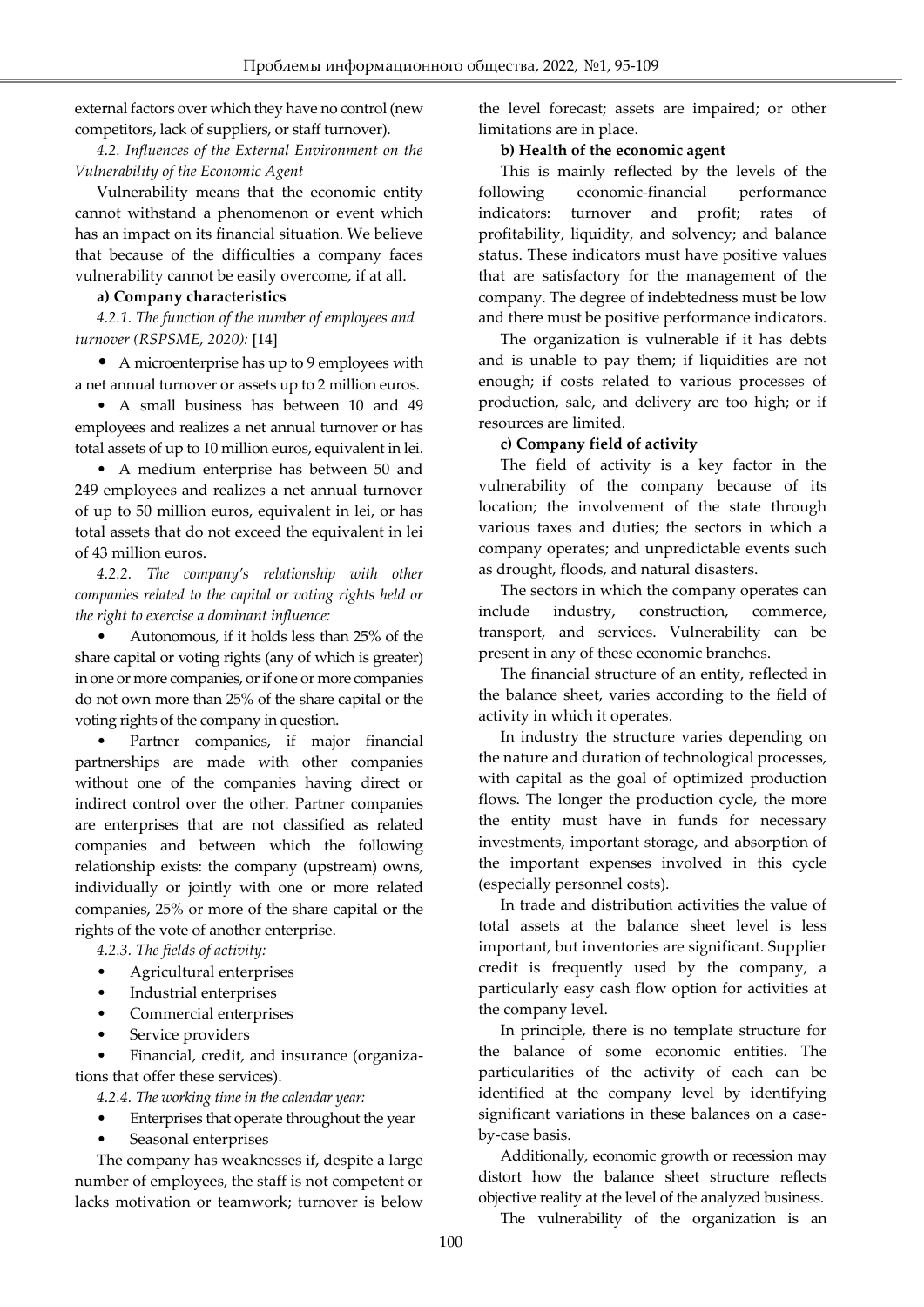essential factor in the evolution of its performance level. The organization can be highly vulnerable, with its profitability compromised beforehand as well as becoming newly vulnerable in certain sectors of activity. In rare cases, there are strong companies that either do not have weaknesses (in this sense, we consider that there is no company currently on the market that does not have any weaknesses or that cannot maintain or increase their performance despite pre-existing or new weaknesses.

We consider  $β$  the coefficient that expresses the influence of vulnerability on the performance indicators of the company, with positive values between 0 and 1 (or 0–100%),  $β$  [0; 1].

So:

 $β = 0$  when the firm is not vulnerable; and

 $β = x-value$  when the vulnerability has an impact on the company.

The closer  $\beta$  is to the value 1, the more vulnerable the company is, the market activity is compromised, and the credibility is affected.

For example, note that:

 $P = level of performance indicator (e.g.,)$ economic profitability), and  $X =$  vulnerabilities; and

 $I = P/X$  and represents a rate or impact ratio as a measure of performance influenced by vulnerabilities.

Thus, for each type of vulnerability, the situation will be assessed and analyzed according to the typology of companies (characteristics, fields of activity, and financial situation of the company).

 $β ∈ [0; 1]$ , broken down into intervals [0; 0.4]; [0.5; 0.7], [0.8; 1].

This means:

I  $\epsilon$  [0; 0.4] – performance is not affected by the impact of the respective vulnerability;

I  $\epsilon$  [0.5; 0.7] – performance is influenced by the vulnerability to an acceptable level; and

I  $\epsilon$  [0.8; 1]—the impact of vulnerability on performance is strong and negative, the values are negative, and the company is declining.

We are assuming X1 is late in paying bills.

*a) By characteristics:*

Table 3. **Performance and Vulnerability According to Company Characteristics**

| I = Economic profitability or | [0:0.4] | [0.5; 0.7] | [0.8;1] |
|-------------------------------|---------|------------|---------|
| late payment of bills         |         |            |         |
| Microenterprises              |         |            |         |
| Small enterprises             |         |            |         |
| Medium enterprises            |         |            |         |

*b) According to the financial situation of the company:*

### **Table 4.** Performance and Vulnerability According to the Financial Situation of the Company

| I = Economic profitability or<br>late payment of bills | [0; 0.4] | [0.5; 0.7] | [0.8; 1] |
|--------------------------------------------------------|----------|------------|----------|
| Poor financial situation                               |          |            |          |
| Satisfactory financial                                 |          |            |          |
| situation                                              |          |            |          |
| Good financial situation                               |          |            |          |

*c) By field of activity:*

**Table 5.** Performance and Vulnerability by Field of Activity

| I = Economic profitability or | [0; 0.4] | [0.5; 0.7] | [0.8; 1] |
|-------------------------------|----------|------------|----------|
| late payment of bills         |          |            |          |
| Agriculture                   |          | s          |          |
| Construction                  |          | ×          |          |
| Industry                      |          | ×          |          |
| Trade                         |          |            |          |
| Services                      |          |            |          |

If the vulnerability is of type X2 (poor access to credit), then credit lines are granted by banks:

*a) By characteristics:*

#### **Table 6.** Performance and Vulnerability According to the Financial Situation of the Company

| I = Economic profitability or<br>poor access to credit | [0:0.4] | [0.5; 0.7] | [0.8;1] |
|--------------------------------------------------------|---------|------------|---------|
| Microenterprises                                       |         |            |         |
| Small enterprises                                      |         |            |         |
| Medium enterprises                                     |         |            |         |

*b) According to the financial situation of the company:*

#### **Table 7.** Performance and Vulnerability According to the Financial Situation of the Company

| I = Economic profitability or | [0;0.4] | [0.5; 0.7] | [0.8;1] |
|-------------------------------|---------|------------|---------|
| poor access to credit         |         |            |         |
| Microenterprises              | ۰       |            |         |
| Small enterprises             | ۰       |            |         |
| Medium enterprises            |         |            |         |
| ____<br>$\sim$ $\sim$         |         |            |         |

*c) By field of activity:*

**Table 8.** Performance and Vulnerability According to the Financial Situation of the Company

| I = Economic profitability | [0;0.4] | [0.5; 0.7] | [0.8;1] |
|----------------------------|---------|------------|---------|
| or late payment of bills   |         |            |         |
| Agriculture                |         |            |         |
| Construction               |         |            |         |
| Industry                   |         |            |         |
| <b>Services</b>            |         |            |         |

In conclusion, small to midsize enterprises (SMEs) are strongly influenced by vulnerability especially in crisis conditions—and decreasing values of the economic-financial performance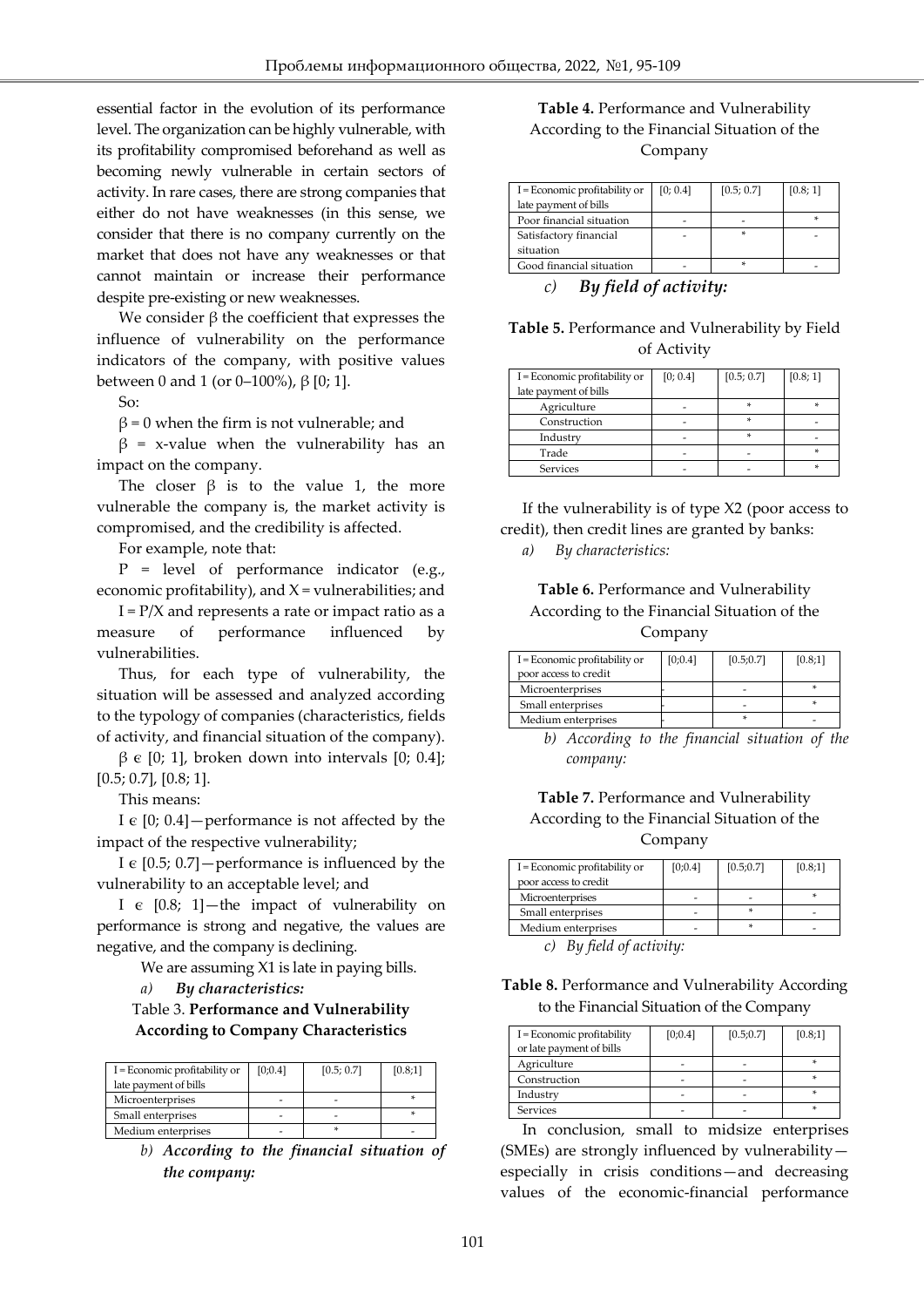indicators represent an impediment to the development of SMEs.

The determinants of the weaknesses of enterprises are related to the fields of activity of the companies and their financial status, size, and turnover.

Additionally, vulnerability of the company is caused by the obstacles of the current financial crisis, particularly those which cannot be overcome or removed.

The difficulties faced by SMEs can be classified into two categories: those related to production (lack of capital, lack of credit, difficulty of payment, lack of qualified employees, lack of technology, and lack of raw materials) and those related to demand (lack of solvency demand, strong competition, low market prices, lack of notoriety, and lack of ability to use marketing tools).

According to our research, the main obstacles for companies are as follows:

 $\checkmark$  Decrease in domestic demand;

Excessive taxation and bureaucracy;

 $\checkmark$  Delays in payment of invoices from private companies;

 $\checkmark$  High cost of loans;

 $\checkmark$  Inflation and the relative instability of the national currency;

 $\checkmark$  limited access to loans;

Evolution of the legislative framework and political changes.

*4.3. Definition of SMEs given by the European Commission*

According to Commission Recommendation 2003/3611, SMEs are enterprises "which employ fewer than 250 persons, which have an annual turnover not exceeding EUR 50 million, and/or annual balance sheet total not exceeding EUR 43 million".

Source: EU policy framework on SMEs, state of play and challenges, UE-ECON, 2019 [16].

In 2017, there were approximately 24.5 million SMEs in the EU:

#### **Representing 99.8% of enterprises;**

**Table 9.** Classification of Micro-, Small, and Medium Enterprises

| Enterprise size | Employees  | Turnover<br>(EUR) | Annual<br>balance<br>sheet<br>(EUR) |
|-----------------|------------|-------------------|-------------------------------------|
| Micro           | $\leq 10$  | $\leq 2$ m        | $\leq 2$ m                          |
| Small           | $\leq 50$  | $\leq 10$ m       | $\leq 10$ m                         |
| Medium          | $\leq 250$ | $\leq 50$ m       | $\leq 43$ m                         |

 $\checkmark$  Producing 56.8% of the value added;

 $\checkmark$  Employing 66.4% of the EU labor force.

In terms of supply, new companies mainly face financial problems because of their lack of resources, limited access to loans, and lack of customers and/or customers with pending payments. In terms of demand, entrepreneurs should consider that their problems depend on the constraints of competition in their markets, the fact that their companies are not as visible on the market and the lack of economic resources of potential customers.

*4.4. The Performance of the Economic Agent and State Interventionism*

#### *4.4.1. State interventionism*

The state is a basic component of the functioning of the economy. It does not replace the market but completes the market and corrects market dysfunctions. Government intervention helps alleviate market failure [18] and ensures the proper functioning of the market through economic and legal instruments. It is also a guarantor of the proper functioning of the market economy.

The market mechanism refers to an abstract framework of a dynamic system in which internal and external factors directly influence the decision of the economic agent, for example prices are a determining factor in the decisions made by agents, which in turn influence prices.

**Table 10**. Nonfinancial SMEs and Large Enterprises in 2017, Value Added and Employment

|                   | Micro       | Small       | Medium-sized | All SMEs | Large enterprises | All enterprises |
|-------------------|-------------|-------------|--------------|----------|-------------------|-----------------|
|                   | <b>SMEs</b> | <b>SMEs</b> | <b>SMEs</b>  |          |                   |                 |
| Number (million)% | 22,8        | 1.4         | 0,2          | 24,4     | 0.05              | 24,5            |
|                   | 93.1%       | 5,8%        | 0,9%         | 99.8%    | 0,2%              | 100.0%          |
| Value added       | 1526        | 1292        | 1343         | 4161     | 3168              | 7328            |
| $(E$ billion)%    | 20.8%       | 17.6%       | 18.3%        | 56.8%    | 43.2%             | 100.0%          |
| People employed   | 42.0        | 28,6        | 24,2         | 94,8     | 47.9              | 142,7           |
| (million) %       | 29.4%       | 20.0%       | 17.0%        | 66.4%    | 33.6%             | 100%            |

Source: Based on European Commission (2018a), p. 14, and Eurostat, National Statistical Offices, DIW Econ. [17]

The market as an automatic mechanism for regulating the functioning of the economy depends on the exchange instrument (price), as well as on signals received by economic agents. Competiti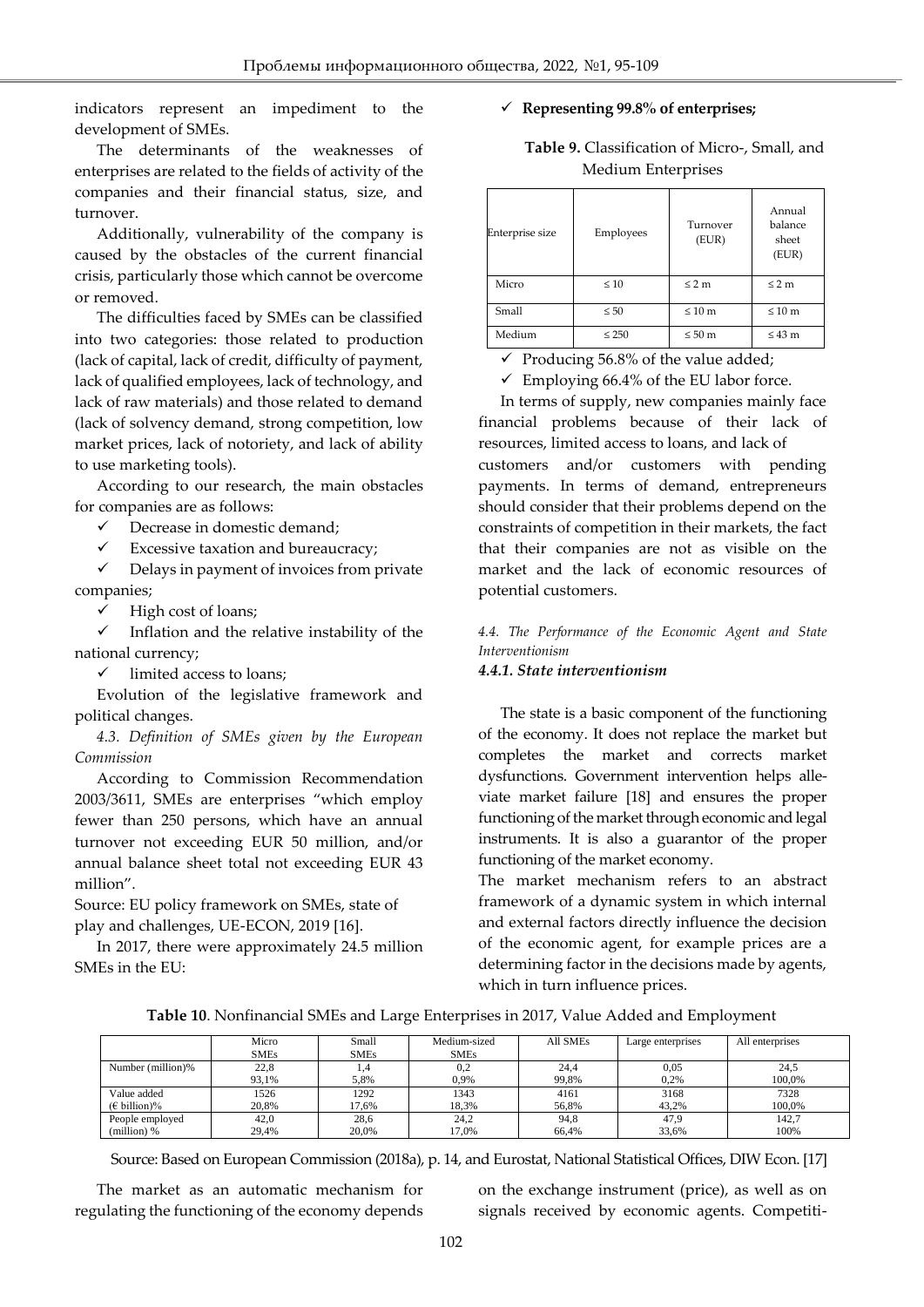veness is the current characteristic of the market economy and which expresses a behavioral model of economic agents. Moreover, the economy as a model is currently moving towards the collaborative economic model.

The state represents, through its area, limits, and effects:

a) an autonomous decision center for achieving the objectives of general interest, as the market is insufficient in supplying the company with goods and services such as education, health care, and public services that do not take the form of goods;

b) an independent economic agent and partner of private capital in the form of actions (direct and indirect) as producer-consumer and seller-buyer;

c) a component of the functioning mechanism of the economy, because the state can intervene on the part of either the supply or the demand side to simultaneously complete and ensure the conduct of market operations. The state quantitatively and structurally influences demand and supply by developing economic branches.

*4.4.2. State intervention at the level of the business environment*

The state must ensure a normal competitive framework. This implies the existence of the following elements:

 $\checkmark$  The autonomy of the enterprises;

 $\checkmark$  Freedom to establish any type of enterprise;

 $\checkmark$  Promotion of the most profitable products based on the interests of each company;

 $\checkmark$  Equal economic-financial regulations for all economic agents, regardless of the form of ownership and size (neutral state);

 $\checkmark$  Free formation of prices;

 $\checkmark$  Stability through budgetary regulations on the external market;

 $\checkmark$  Measures to encourage participation in the external market;

 $\checkmark$  Clear regulations for the sanctioning, through the courts, of unprofitable enterprises.

State intervention in the development of the sector of SMEs can be summarized through pro and con arguments.

**Table 11.** The Effect of State Intervention

| The Effect of     | Arguments in              | <b>Arguments in Dissent</b>   |
|-------------------|---------------------------|-------------------------------|
| Intervention      | Support                   |                               |
| From the point of | Tt –<br>resources<br>uses | SMEs are not, by definition,  |
| view of economic  | more efficiently and      | more efficient or dynamic.    |
| efficiency        | grows faster than         | The direct relationship       |
|                   | large companies.          | between company size and      |
|                   |                           | efficiency could not be       |
|                   |                           | demonstrated. It has been     |
|                   |                           | proven that innovation is the |
|                   |                           | focus of large companies.     |

| From the point of | It creates jobs at a      | Destroys jobs in a proportion    |
|-------------------|---------------------------|----------------------------------|
| job<br>view<br>of | faster rate than other    | almost equal to the number of    |
| creation          | types of businesses do    | jobs created, and as such the    |
|                   | and with a lower          | net gain of jobs must be         |
|                   | specific investment.      | evaluated.                       |
| From the point    | <b>Banks</b><br>do<br>not | SMEs are considered to be at     |
| of view of the    | express a special         | high risk, because 7 out of 10   |
| concept of        | preference for SMEs,      | fail in the US in the first five |
| market economy    | even under higher         | vears after<br>they<br>are       |
|                   | interest rates, and as    | established. The failure of      |
|                   | such the state must       | state intervention can have      |
|                   | through<br>intervene      | far more serious effects than    |
|                   | subsidized loans for      | failure<br>the<br>market<br>of   |
|                   | SME <sub>S</sub> .        | mechanisms.                      |

Thus, the main forms of state intervention at the micro level are:

neutral—the intervention affects the whole business environment (for example equal incentives for all economic agents, regardless of the sector of activity, the form of ownership, and the size of the companies);

discretionary—the state intervenes with specific regulations, in certain fields of activity, at certain times;

the intervention of the state as a regulatory agent—the modification of the legal framework determines the modification of the mechanism; and

the intervention of the state as an economic agent the state can be a producer, consumer, or partner in exchange operations; participate in auctions; and produce for society goods that cannot be realized by another economic agent. It must be specified that the state does not behave like any other agent, because it establishes the rules of the game and participates as a player within its own rules. State bodies are financed by taxes, not by voluntary exchange as in the case of private affairs. This is the reason why, regardless of how intense the competition at the level of economic agents, the state remains a very important actor in supporting the good functioning of the markets.

#### *4.4.3. The quality of state interventionism*

State interventionism in the market economy is measured by performance indicators and by quality indicators that reflect whether the state action is effective. We speak in this regard to the indicators of efficiency and effectiveness.

Performance measurement involves taking into account the distinction between the means used (input), the process (throughput), the product (output), and the result or the effect (outcome). From this perspective a connection can be established, on the one hand, between the benefits undertaken and the means used to obtain them and, on the other hand, between the objectives achieved through these benefits.

> $Means \rightarrow Products \rightarrow Effects$ Resources Achievements Impacts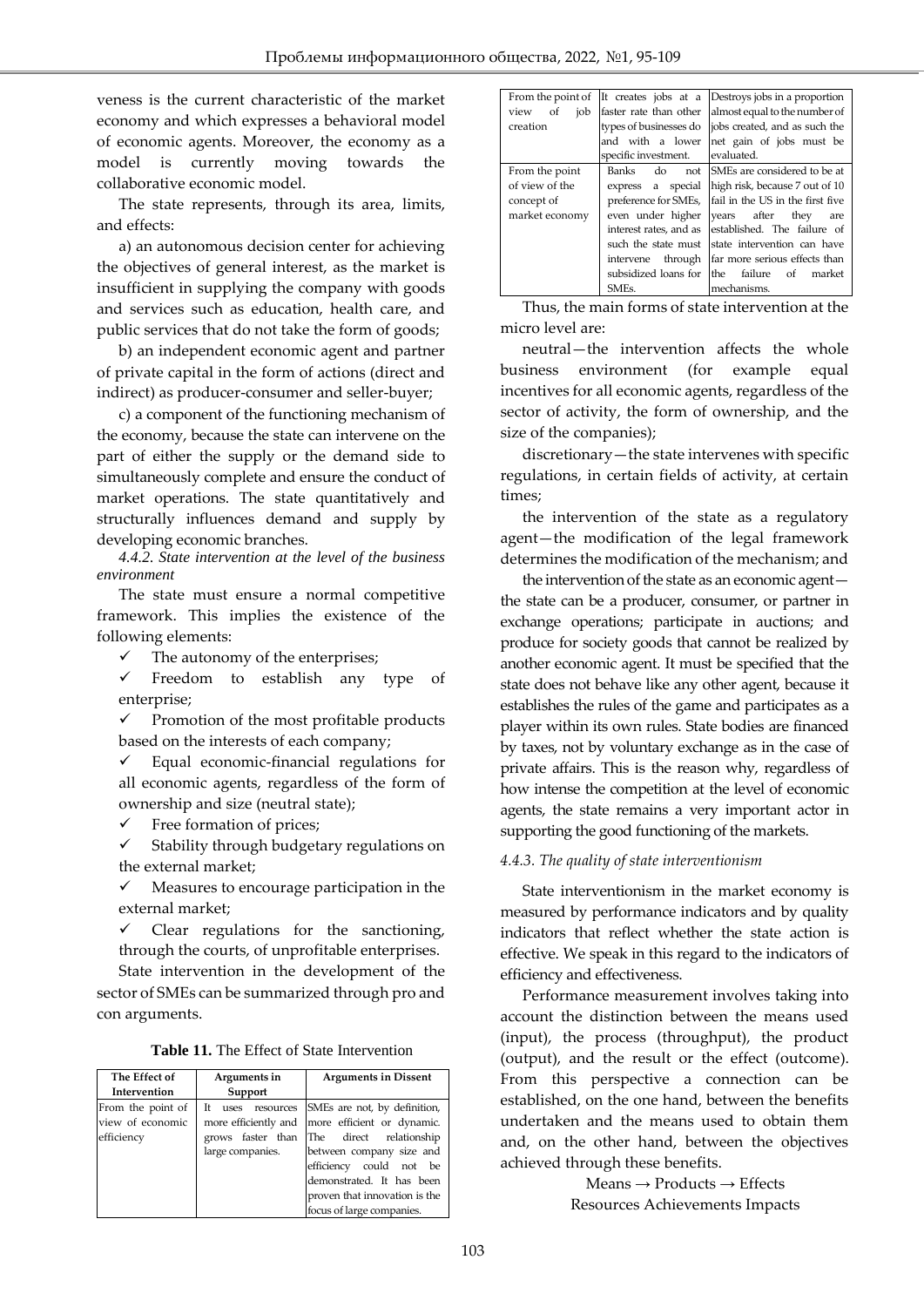Efficiency means maximizing the results of activity concerning the resources used. The measurement is achieved by reporting the outputs (results) to inputs (efforts). Managers consider that the efforts made to meet social needs are measurable and usually quantified (cost of material and both human and informational resources), whereas the social effects are difficult to determine and cannot be fully predicted.

Effectiveness denotes the relationship between the result obtained and the objective to be achieved.

The quality of state intervention in the economy determines the level of performance for the business environment.

We propose in this context that in the economic mechanism, there should be a body that monitors the quality of the intervention that also requires a minimum, permanent channel of regulation and flow in the economic environment.

We consider that the performance of the economic agent is closely related to the involvement of the state in the market, through the policies and the economic environment in which it carries out its activity. Through state interventions we appreciate an increase in the results of SMEs, the activity being more efficient.

The indicators that express the quality of state interventionism depend on how the state is involved in the business environment.

The preferred indicator for measuring efficiency should be the net profit of the company concerning the costs, taking into account in its determination the constant prices and eliminating, as much as possible, the effect of the price variations.

The intervention of the state (fig. 1) at the level of the economic agent is realized mainly through fiscal levers: direct and indirect taxes and contributions.

Therefore, the influence of the state intervention on the performance of the economic agent, commensurate with the economic and financial indicators, can have the following form.

> Intervention → Transmission channel → Performance (Tax) *c* (indicators)

Where  $c =$  the state intervention rate as the indicator level decreases.

#### *4.5. The Impact of State Interventionism on the Performance of the Economic Agent*

The intervention of the state, at the level of the economic agent, is carried out by measures regarding taxation, granting of guarantees, and facilities (sometimes also the suspension of some of these facilities), and through policies.

The performance of the economic agent will always be influenced by the intervention of the state, be it neutral or discretionary and regulating (corrective or compensating).

The affected organizations are mainly the small, young companies (especially those that are just established, such as start-ups) with lower-thanexpected financial performance indicators and a high degree of indebtedness; companies operating in various fields of activity (such as companies that provide public services); and companies in fields (such as industry, construction, and services) that are vulnerable to the financial crisis.

State interventionism is reflected in the company's performance through a coefficient  $\alpha$ , which shows the share with respect to the profitability as a result of this intervention and with respect to the state-enterprise relations.

α has positive values,  $\alpha$  ε [0.1]:

 $\alpha$  = 0, or neutral interventionism—the company is not affected;

 $\alpha$  = k discretionary intervention—state measures manifest in the form of vulnerabilities, with negative implications for the firm;

 $\alpha$  = 1—the state strongly influences the firm, forming an interdependent relationship between the two entities.

The two parties perceive coefficient  $\alpha$ differently because the coefficient itself is divided into a potential coefficient ( $\alpha$  p-desired, expected) and an effective coefficient ( $\alpha$  e-cert, realized), and each is interpreted differently by the firm and by the state.

Note:

 $\alpha$  a—modification at the level of the economic agent;

 $\alpha$  s-modification at the state level;

 $\alpha$  a p-potential change at the level of the economic agent;

 $\alpha$  s p — potential change at the state level;

 $\alpha$  a e—the effective modification at the agent level; and

 $\alpha$  s e—the actual change at the state level.

Additionally,  $\alpha$  p at the level of the economic agent is intended to be as low as possible so that the interventionism will be weak, without significant effects, and with as few difficulties and satisfactory taxation as possible so that the performance stays at the expected values.

 $\alpha$  p at the state level implies both an intervention through taxes and taxes through which the level of the revenues to the state budget will increase.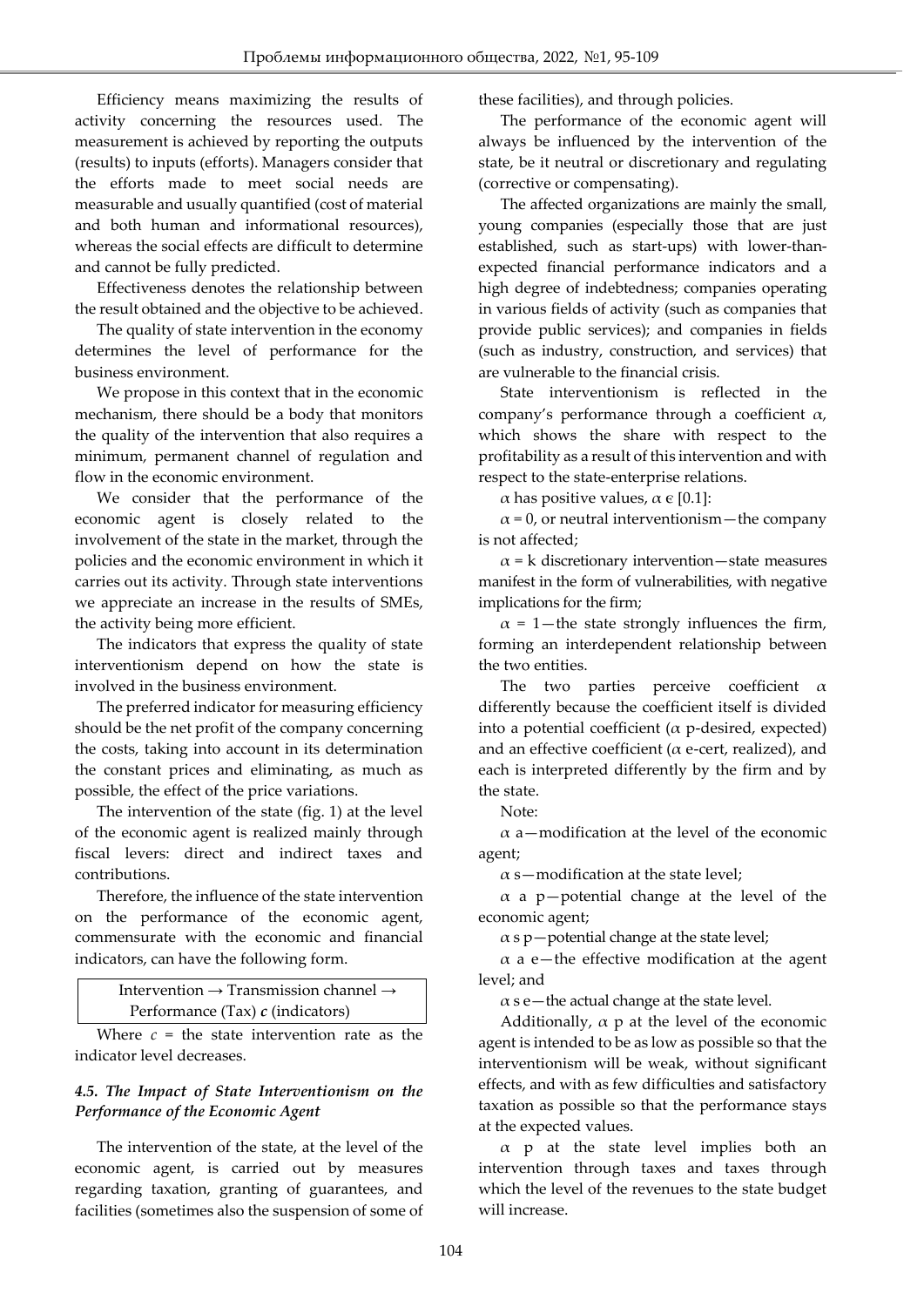Usually,  $\alpha$  is realized to the detriment of the agent because of the set of taxes imposed:  $\alpha$  ea <  $\alpha$ es. However the reverse situation can apply, in which  $\alpha$  it >  $\alpha$  es because the company avoids payment, because of the underground economy, or because tax evasion is encouraged.

The less the state intervenes, the higher the performance level and the desired results are.

Interventionism is achieved mainly through measures to increase taxation. If the state takes a positive measure (lowering the corporate income tax) simultaneously with a negative measure (increasing Value Added Tax (VAT)), interventionism can cause a lower impact on the firms and a greater impact on the population.

If interventionism is possible—that is, only if a measure is announced without certainty in the future—the implications for the firm will be much smaller than if the measures are certain. Therefore  $\alpha$  will be closer to 0 for the potential measures.

However, regardless of the situation,  $\alpha$ effectively  $> \alpha$  potential and generates either stimulation or inhibition of the business.

The coefficient  $\alpha$  is in the range [0; 1], and depending on its value the state-economic relationship is identified. Thus:

 $\alpha$   $\in$  [0; 0.1] - relationship of state-firm independence and performance level is not affected;

 $\alpha \in [0.1; 0.4]$  - relative independence, the state intervenes but does not produce significant effects on the firm's finances;

 $\alpha \in [0.5; 0.7]$  — slight dependence, meaning that the intervention is felt but the impact is bearable; and

 $\alpha \in [0.8; 1]$  -total dependence, indicating that interventionism has strong effects on performance indicators (turnover, profitability rates, liquidity, and working capital decrease concurrently with the increase of credits).

|  | Table 12. State Interventionist Type |  |
|--|--------------------------------------|--|
|--|--------------------------------------|--|

| State<br>interventionist<br>type | Modifying the performance<br>from the perspective of the<br>state $\alpha$ s | Change of performance<br>from the perspective of<br>the company's $\alpha$ a |  |  |
|----------------------------------|------------------------------------------------------------------------------|------------------------------------------------------------------------------|--|--|
| Neutral                          | $\alpha = 0$                                                                 | $\alpha = 0$                                                                 |  |  |
| Discretionary                    | $\alpha$ s<br>$\alpha \in [0.1; 1]$<br>$\alpha$ s $>$ $\alpha$ a             | $\alpha$ a<br>$\alpha \in [0.1; 1]$<br>$\alpha$ a > $\alpha$ s               |  |  |

The quality of state interventionism is achieved by the difference:

 $[\alpha p - \alpha e] \gg 0 \rightarrow \alpha p > \alpha e$ 

The quality of interventionism is positive and beneficial for the company when  $\alpha$  p >  $\alpha$  e.

Otherwise, it is not about quality but about the fact that it negatively affects the company and the results that define its state of health. In conclusion, the performance level of the company is certainly influenced by the state intervention, the influence being realized by a coefficient  $\alpha \in [0; 1]$ , which reflects the weight of the state measures vis-à-vis the company in the economic-financial indicators (by increasing or decreasing performance) and, implicitly, the state-organization relationship.

So:

 $\alpha$  = 0 — we have neutral interventionism, and the company is not affected;

 $\alpha$  = k discretionary intervention—the state measures manifest in the form of vulnerabilities, with negative implications for the company;

 $\alpha$  = 1—the state strongly influences the firm, forming an interdependent relationship between the two entities.

The quality of state interventionism is reflected by the difference  $[\alpha p - \alpha e] \gg 0 \rightarrow \alpha p > \alpha e$ , where  $\alpha p$ represents the potential change and  $\alpha$  e denotes the effective change. We speak of quality, in this context, as if the state intervenes at the firm level through positive measures (reduction of taxes, granting of various facilities) that will stimulate its activity and as if the performance indicators maintain their values. Conversely when restrictions are imposed, measures are introduced, or certain taxes are raised, then the business is inhibited.

The company's resistance to the negative interventionism of the state depends on several factors that help to bear the tax burden more easily or, on the contrary, determine in the situation whether the company faces difficulties that generate, in the worst case, the cessation of activity:

- $\checkmark$  The financial status of the company (before interventionism);
- $\checkmark$  The field of activity;
- $\checkmark$  The technology used;
- $\checkmark$  The management and competencies of staff;
- The level of competition;
- $\checkmark$  The level of demand.

#### *4.6 Credit transmission channel support for economic agent – SME: the case of euro area*

Credit transmission channel is very important as external factor for economic agents. SMEs need a strong support in the periods of crisis, so the case of the COVID-19 pandemic is not an exception. COVID-19 pandemic has a very big negative effect on business sector, especially on SMEs. We think that this economic agent needs a lot of attention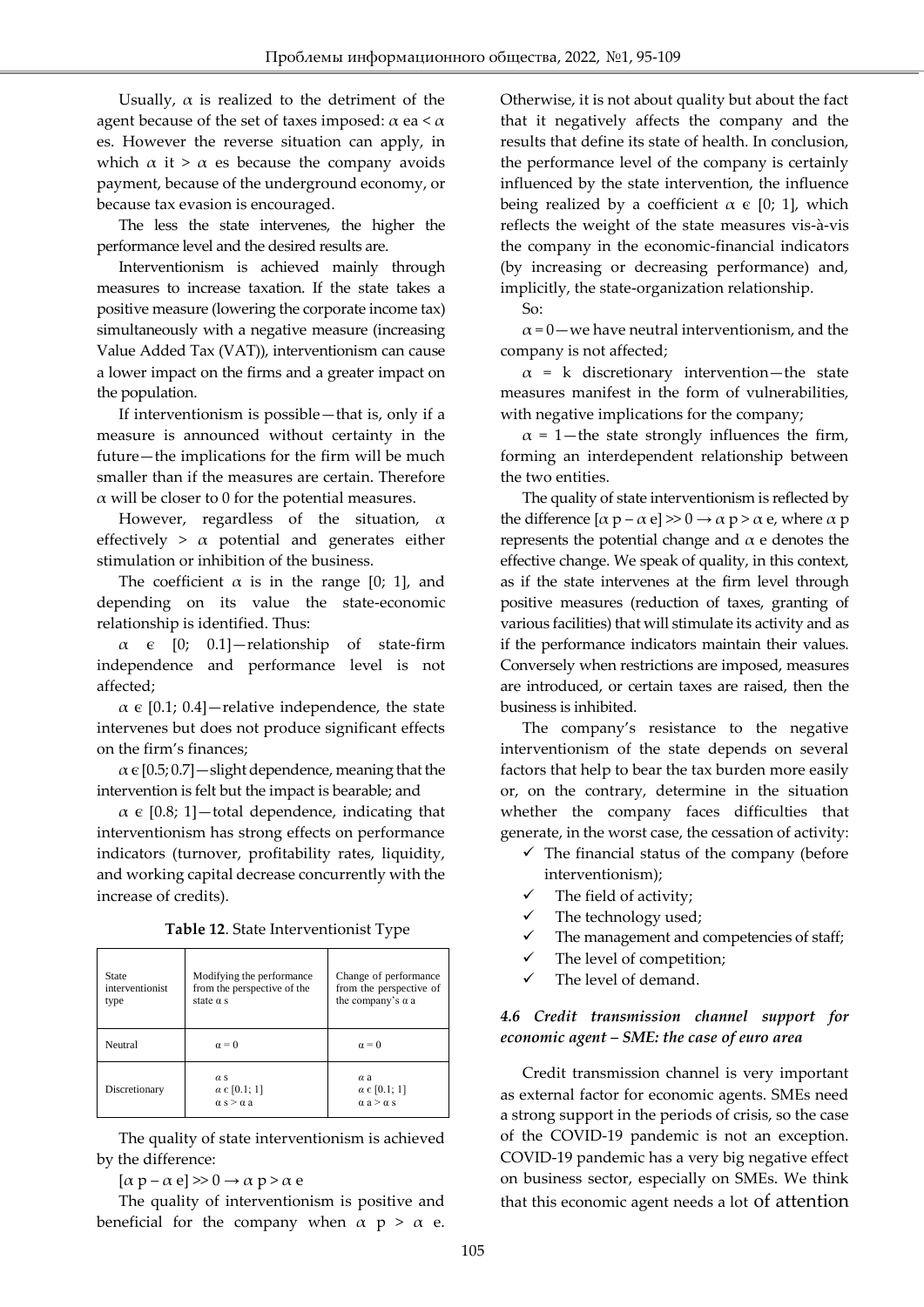and support in such difficult time because SMEs take a very important role in the whole economy and creates a big part of GDP.

During the periods of crisis SMEs need funds in order to ensure the continuity of their activity. Commercial banks play an important role through credit transmission channel supporting business entities.

After analyzing Bank lending survey of euro area, we have identified that euro area commercial banks expected an increase in loan demand in SMEs segment while before was identified the decrease in loan demand because of lower amount of fixed investments and uncertainty because of COVID-19 pandemic. But despite the fact that commercial banks expected the increase of demand for loans in SMEs segments that tightened credit standards in most countries and planned to tightened credit standards even more in the nearest future. So, it means that SMEs will not get enough credit support from banking sector. In figure 1 we can see SMEs demand for loans during the period from 2015 Q2 to 2020 Q4 in backward looking approach and in different countries of euro area. A positive number means that demand for loans in SMEs segment increased.



**Fig. 1.** SMEs demand for loans in a period from 2015Q2 to 2020Q4 (Backward looking three months, Net percentage (frequency of tightened minus that of eased or reverse) [19].

The data above (fig. 1) show that in average in all

countries SMEs have quite a strong demand for banking loans so it means that commercial banks play a very important role in funding this segment and adding value for economic support, especially in periods of crisis.

For better understanding of SMEs demand for loans we group all data into bins (table 11).

| Value         | Count | Percent | Cumulative<br>Count | Cumulative<br>Percent |
|---------------|-------|---------|---------------------|-----------------------|
| $[-100, -50)$ | 9     | 2.06    | 9                   | 2.06                  |
| $[-50, 0)$    | 78    | 17.85   | 87                  | 19.91                 |
| [0, 50)       | 274   | 62.70   | 361                 | 82.61                 |
| [50, 100)     | 72    | 16.48   | 433                 | 99.08                 |
| [100, 150)    | 4     | 0.92    | 437                 | 100.00                |
| Total         | 437   | 100.00  | 437                 | 100.00                |

**Table 13.** Tabulation of SMEs demand for loans

Table 13 shows that in 80,1 percent of all cases SMEs demand for loans increased.



**Fig. 2.** SMEs demand for loans in a period from 2015Q2 to 2020Q4 with Kernel density function (Forward looking three months, Net percentage (frequency of tightened minus that of eased or reverse). [10].

To identify the main factors which have the strongest influence on the supply of credit from the banking system we used a dependent variable Supply (credit standards) Backward looking three months, Diffusion index and four independence variables: Impact of general economic activity (GEA), Impact of risk on the collateral demanded (RCD), Impact of bank`s risk tolerance (BRT) and Impact of ability to access market financing (AAMF).

From the table 15 we can see that all independent variables are statistically significant. And the most interesting point is that the strongest effect on SMEs credit supply is from bank`s risk tolerance. Less effect we got from general economic activity and risk on the collateral demanded.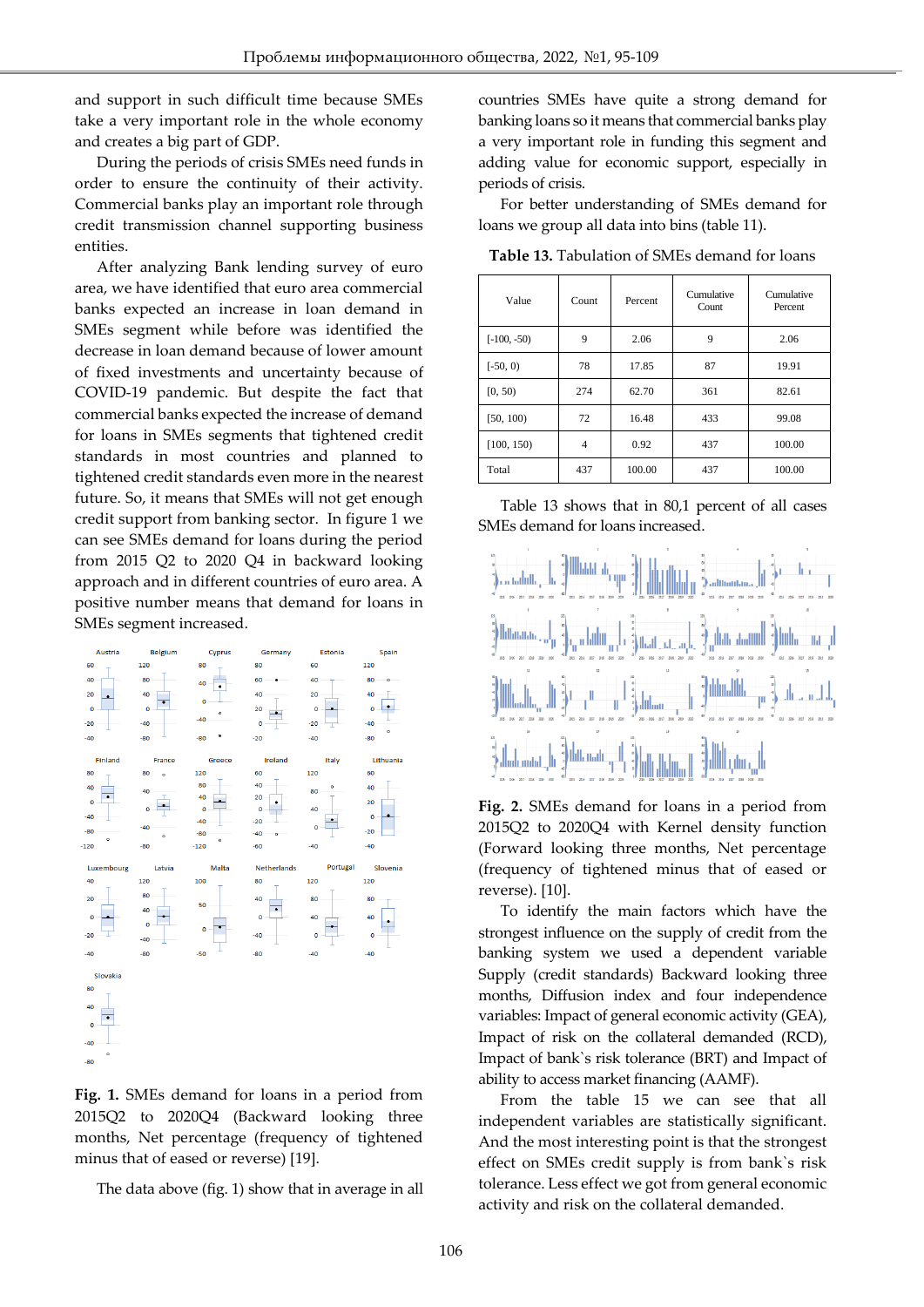|                     | <b>GEA</b>  | <b>AAMF</b> | <b>RCD</b>  | <b>BRT</b>  | <b>DBWDI</b> | <b>DBWNP</b> | <b>DFWDI</b> | <b>DFWNP</b> |
|---------------------|-------------|-------------|-------------|-------------|--------------|--------------|--------------|--------------|
| Mean                | 2.258032    | $-0.409588$ | 1.429130    | 2.432334    | 8.348558     | 15.70140     | 12.71892     | 23.89941     |
| Median              | 0.000000    | 0.000000    | 0.000000    | 0.000000    | 9.340000     | 16.67000     | 10.00000     | 20,00000     |
| Maximum             | 100.0000    | 54.58000    | 75,00000    | 100,0000    | 80,00000     | 100,0000     | 89.26000     | 100.0000     |
| Minimum             | $-54.26000$ | $-50.00000$ | $-40.00000$ | $-40,00000$ | $-63,00000$  | $-100,0000$  | $-63,00000$  | $-75.00000$  |
| Std. Dev.           | 20.70559    | 8.106524    | 10.92538    | 12.74613    | 17.34454     | 31.02056     | 18.00706     | 30.87749     |
| <b>Skewness</b>     | 1.342145    | 1.231039    | 1.542356    | 2.194401    | 0.227468     | $-0.150082$  | 0.676750     | 0.221749     |
| Kurtosis            | 7.248607    | 21.19144    | 12.94490    | 14.45971    | 5.064117     | 3.750956     | 5.441661     | 2.970731     |
| Jarque-Bera         | 3678.968    | 49088.28    | 15792.67    | 21935.43    | 650.7725     | 95.27079     | 1135.278     | 28.77596     |
| Probability         | 0.000000    | 0.000000    | 0.000000    | 0.000000    | 0.000000     | 0.000000     | 0.000000     | 0.000001     |
| Sum                 | 7894.080    | $-1431.920$ | 4996.240    | 8503.440    | 29186.56     | 54892.08     | 44465.36     | 83552.32     |
| Sum Sq. Dev.        | 1498381.    | 229676.5    | 417176.9    | 567811.3    | 1051412.     | 3363151.     | 1133269.     | 3332202.     |
| <b>Observations</b> | 3496        | 3496        | 3496        | 3496        | 3496         | 3496         | 3496         | 3496         |

**Table 15.** Pooled Least Squares results

| Method: Pooled Least Squares             |             |                    |             |        |
|------------------------------------------|-------------|--------------------|-------------|--------|
| Sample: 2015Q2 2020Q4                    |             |                    |             |        |
| Included observations: 437               |             |                    |             |        |
| Cross-sections included: 12              |             |                    |             |        |
| Total pool (balanced) observations: 5244 |             |                    |             |        |
| Variable                                 | Coefficient | Std. Error         | t-Statistic | Prob.  |
| C                                        | $-0.129988$ | 0.097116           | $-1.338476$ | 0.1808 |
| <b>GEA</b>                               | 0.171098    | 0.005988           | 28.57438    | 0.0000 |
| <b>RCD</b>                               | 0.024371    | 0.011496           | 2.120037    | 0.0340 |
| <b>BRT</b>                               | 0.346063    | 0.010301           | 33.59356    | 0.0000 |
| <b>AAMF</b>                              | $-0.060511$ | 0.012101           | $-5.000608$ | 0.0000 |
| Root MSE                                 | 6.885496    | R-squared          | 0.522330    |        |
| Mean dependent var                       | 1.157712    | Adjusted R-squared | 0.521965    |        |
| S.D. dependent var                       | 9.963518    | S.E. of regression | 6.888781    |        |
| Akaike info criterion                    | 6.698618    | Sum squared resid  | 248618.3    |        |
| Schwarz criterion                        | 6.704878    | Log likelihood     | $-17558.78$ |        |
| Hannan-Quinn criter.                     | 6.700807    | F-statistic        | 1432.206    |        |
| Durbin-Watson stat                       | 1.583463    | Prob(F-statistic)  | 0.000000    |        |

Ability to access market financing affect credit supply in opposite way. That means if SMEs have more chances to attract funds from other sources then credit supply increases. So, the main conclusion of this research is that the main factor for credit supply is banks' risk tolerance and it is very hard to manage it. We think thank even easing monetary policy is not able to control this process. We see different points in this situation: tightening in credit standards for SMEs has positive effect for financial stability but negative effect for SMEs investments and continuity as SMEs cannot get access to funds in difficult periods because at such periods commercial banks have low risk tolerance and use tightening policy for credit standards. So in such critical situations and periods of crisis the role of government is very important.

Fig. 3 shows that in most cases in the euro area

region banking credit standards for SMEs were tightened.

We see only some easing credit standard conditions in Finland, Greece, Italy, Latvia, Malta and Slovakia. For further research, having more data in the COVID-19 period, it would be interesting to research SMEs financial results in the mentioned countries which had better credit channel.

All in all, we reject our hypothesis, H – Commercial banks support economic agent – SME in the period of COVID-19 pandemic through the credit transmission channel, because our research revealed that in broad sense lots of commercial banks in euro area countries tightened credit supply and reduced opportunities for SMEs to get funds from the banking sector.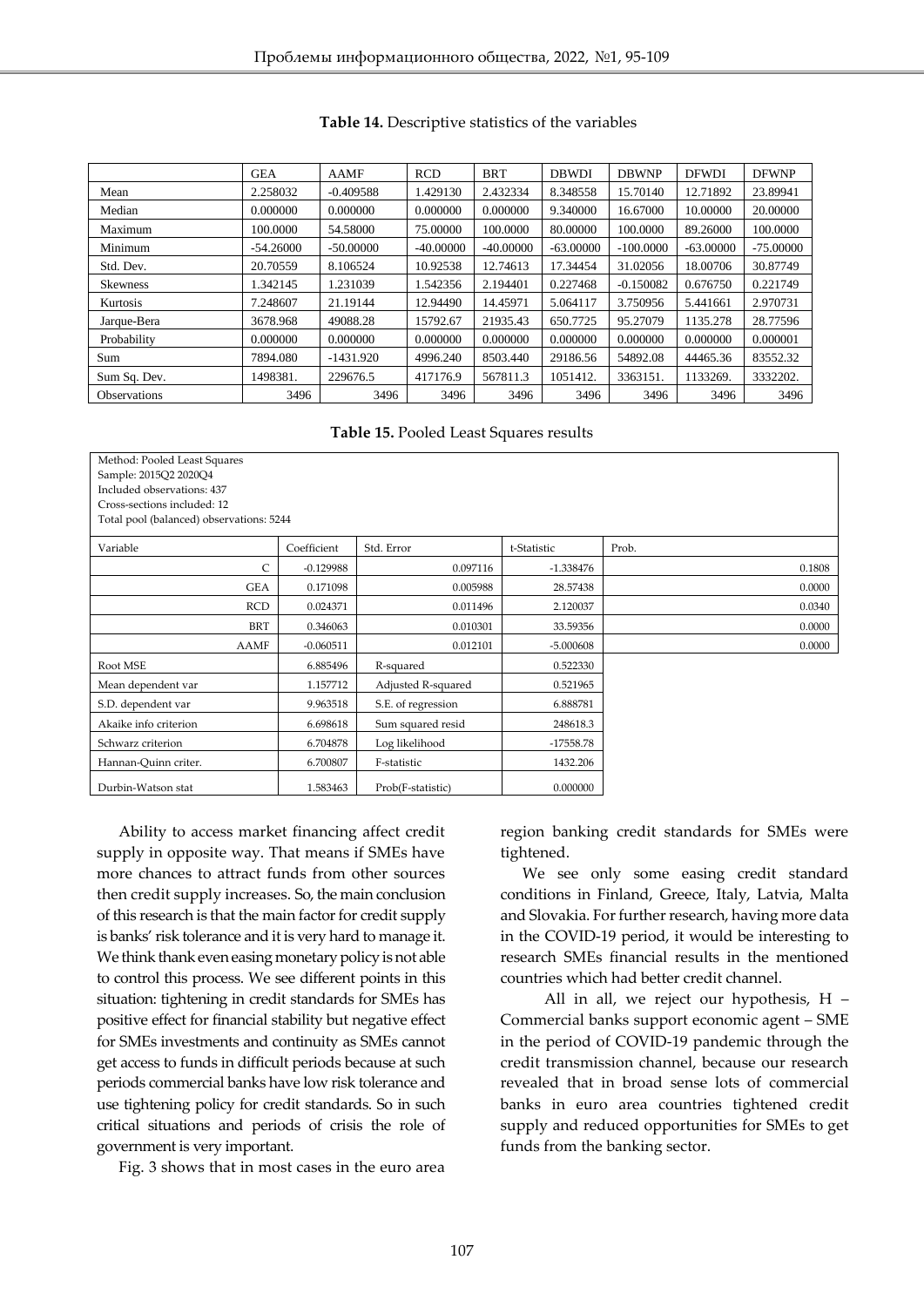

**Fig. 3**. SMEs supply for loans (credit standards) in a period from 2015Q2 to 2020Q4

Data source:<https://sdw.ecb.europa.eu/browse.do?node=9691600>

#### **4. Conclusions**

Our analysis demonstrates that a company's financial performance is vulnerable to changes in the economic environment. Moreover, financial imbalances or state intervention will affect the performance of the economic agent and implicitly of the employees involved in economic activity. Although in demonstrating our results the health risk elements COVID-19 were limitedly highlighted (due to the fact that this part constitutes our future research, respectively vulnerabilities of the economic agent during the health and post-crisis), we can say that the activity and the financial performance of the economic agent are exposed to multiple, intersecting vulnerabilities (financial insecurities)

The economic downturn for financial agents at a financial pace could worsen physical and social health conditions, making people even more vulnerable to the effects of COVID-19. We can say that even in economic activities where health risks are not as widespread, different dimensions of socio-economic vulnerabilities coexist.

During this period of the COVID crisis 19, the financial and fiscal measures taken by the authorities, determined the state interventions, and according to our results they are intended to be qualitative and positive by taking measures that stimulate the activity, respectively:

• Facilitating, for SMEs, access to European funds, i.e., the facilities offered to SMEs to ensure the necessary co-financing (including guarantees managed through SME guarantee funds); during this period, states intervened through framework measures to restore their economies.

• Subsidized interest loans, especially in conditions of risk/vulnerabilities that affect key sectors of state economies;

• Grants in various fields, for example, vulnerable areas during the COVID 19 pandemic (such as culture and tourism - the introduction of vouchers and grants in the form of grants to support vulnerable activities);

• Tax deductions for investments (in some states, interventionism was by giving tax facilities to the IT and construction fields).

**Funding:** This research received no external funding.

**Acknowledgments:** We appreciate four anonymous reviewers for their insightful suggestions and constructive comments. We are grateful to the editors for their patient work on our manuscript and many thanks for all your support.

Conflicts of Interest: The authors declare no conflict of interest.

#### **References**

- 1. Verboncu, I. (1999). Management. Bucharest: Didactic and Pedagogical. Publishing House.
- 2. Mikolai, J., Keenan, K., Kulu, H. (2020). Intersecting household level health and socio-economic vulnerabilities and then COVID-19 crisis: An analysis from the UK. <https://doi.org/10.1016/j.ssmph.2020.100628>